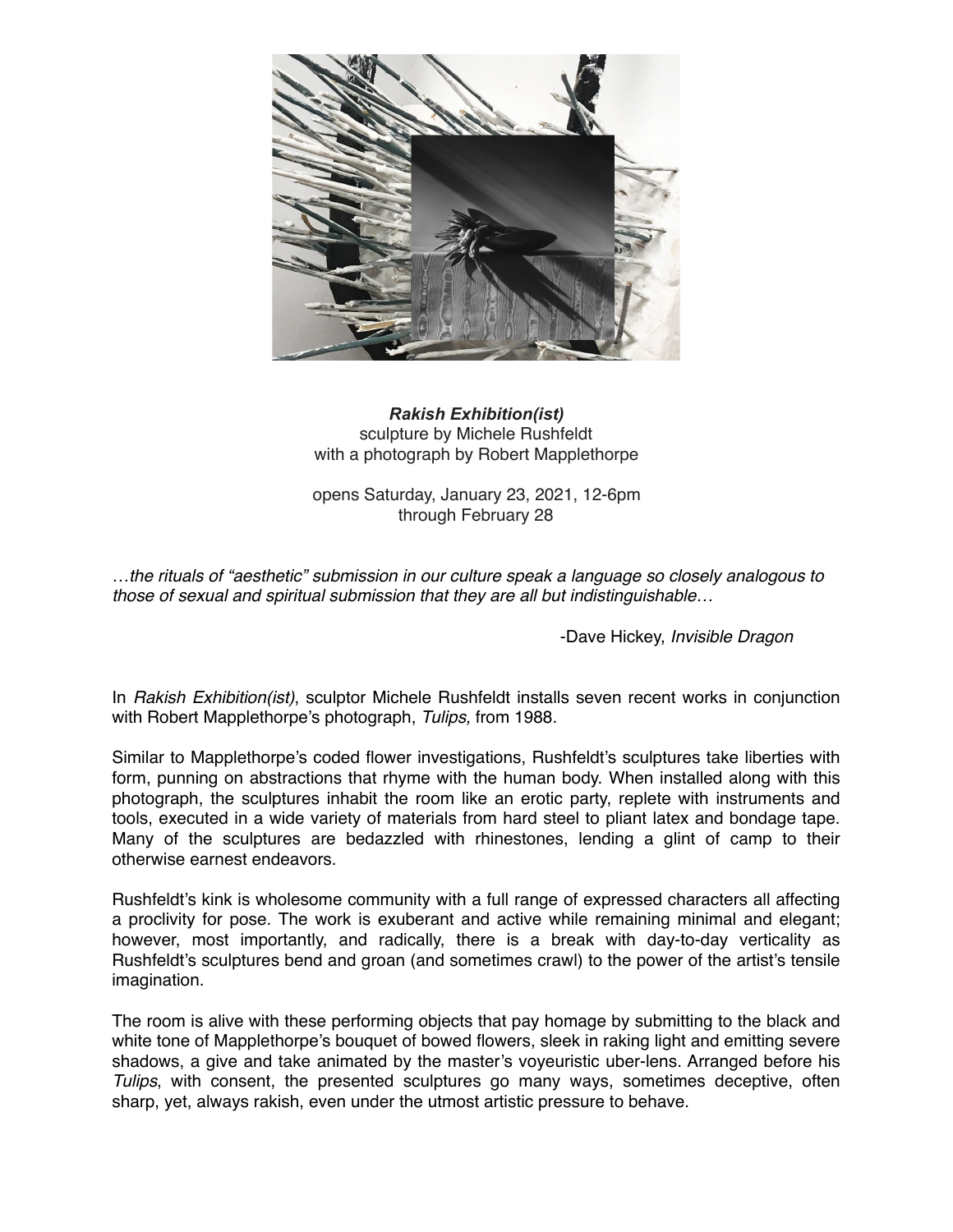**Michele Rushfeldt** is a visual artist living and working in Brooklyn, NY. Her three-dimensional work focuses on sexuality and kink, representing over-performative bodies, and depicting a variety of elegant, glittering, dripping, and twisting sculptures and panels - characters in the midst of their sexual 'acts.' Materials take on a dominant role. Latex, rope, harnesses, steel, fabrics, and paints create dimensional forms that feel and look like the materials they employ: Stretchy, tense, balancing, caked with glitter, bulging, and translucent. Her works embrace the humorous and peculiar aspects of exhibitionism, suggesting skin, bodily fluids, and voyeurism. Each piece or grouping encapsulates a tense balance, with harder materials hanging on softer ones and a dependence on the architecture for submissive support. Originally from Minneapolis, MN, Rushfeldt obtained her BFA in painting from the Academy of Art University in San Francisco in 2012, then her MFA from Pratt Institute in 2019. Her work has been exhibited nationally, including galleries in California, Washington, D.C., and New York. She is currently a resident artist at Art Cake in Brooklyn.

——————————————

**Robert Mapplethorpe** is one of America's preeminent twentieth century photographers. He lived from 1946 to 1989.

image: composite of Mapplethorpe's *Tulips* over a detail of Rushfeldt's *High Sticking.*



Cathouse Proper @ 524 Projects 524 Court Street, 2nd floor (enter Huntington St.) Brooklyn, NY 11231

Thursday-Sunday, 12-6PM F/G to Smith & 9th St.

for more information, press and sales inquires contact David Dixon david@cathouseproper.com 646.729.4682 cathouseproper.com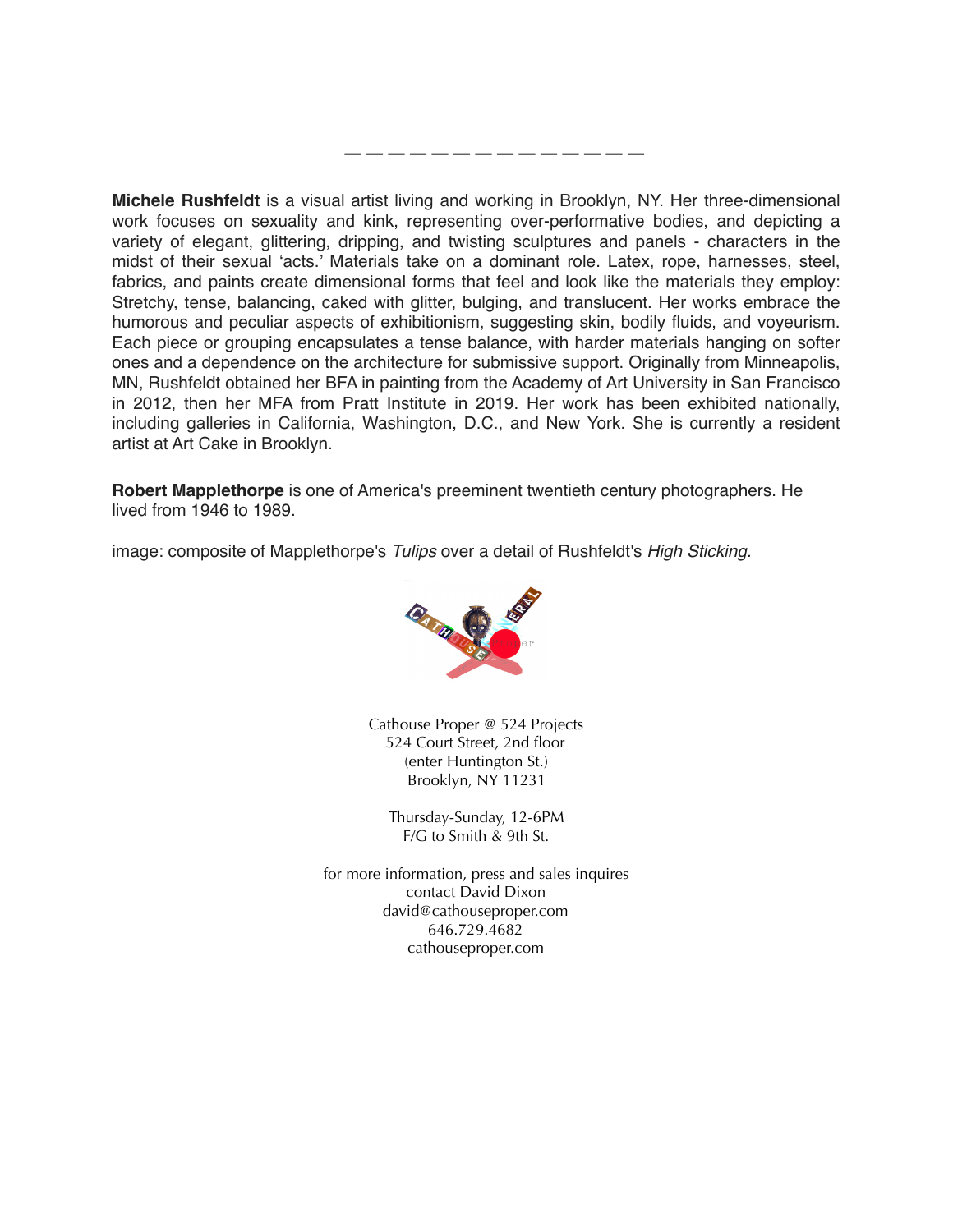Check List:

*Rakish Exhibition(ist)* sculpture by Michele Rushfeldt with a photograph by Robert Mapplethorpe January 23 - February 28, 2021



Cathouse Proper @ 524 Projects Contact David Dixon *[david@cathouseproper.com](mailto:david@cathouseproper.com) [cathouseproper.com](http://cathouseproper.com)*



*Bit Player,* 2020 *rhinestones, bondage tape, leather gimp tongue, rubber, steel 12'x2'x1'*



*Squirt ,*2020 *nails, rhinestones, liquid rubber, stuffing, on panel* 1*8"x8"x7"*



*High Sticking,* 2019 *wood, foam, rubber, paint 26"x7.5"x18"*



*Balled, 2021 foam, paint, glass sex toy 10"x8"x3"*